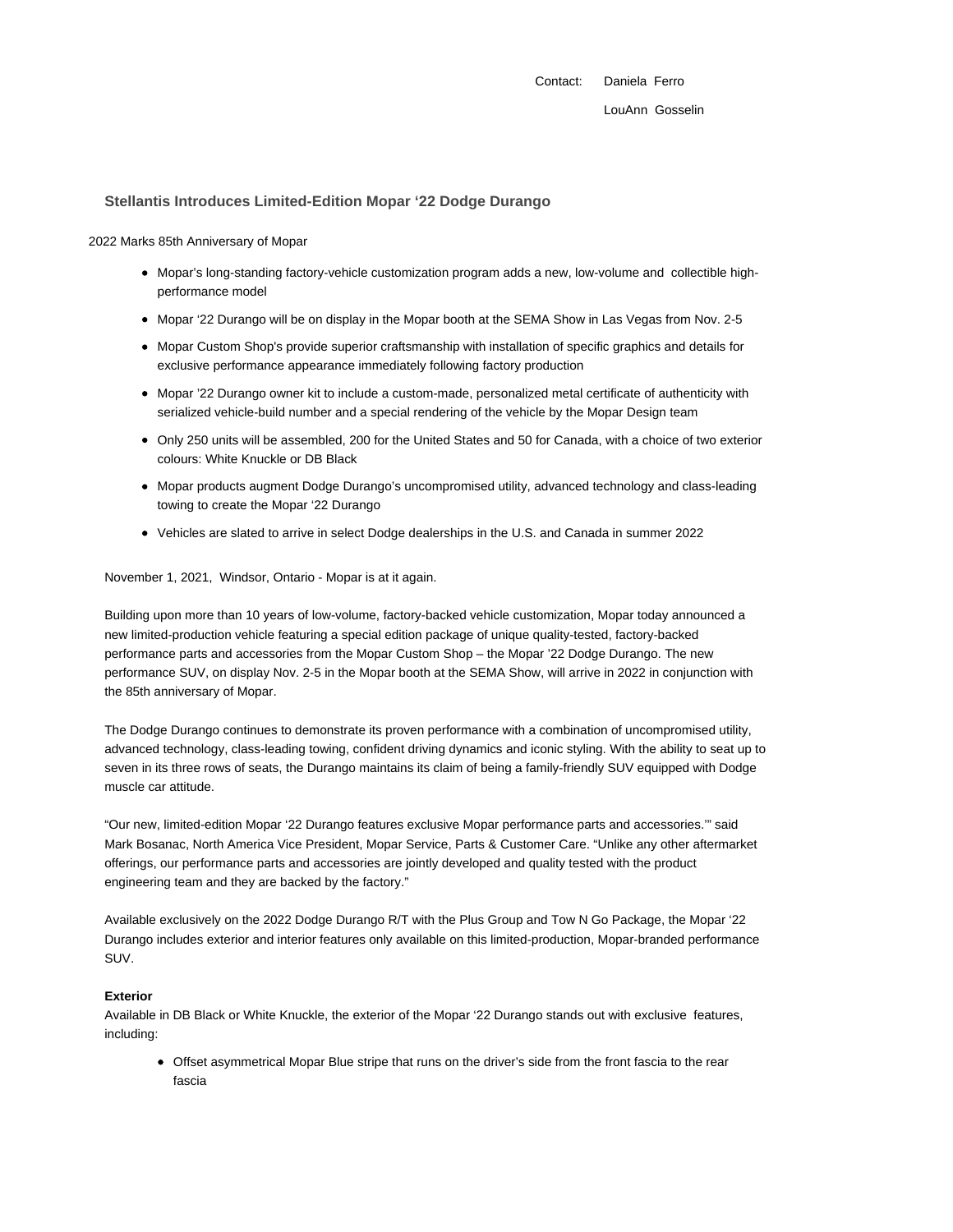- Mopar Blue "Mopar" front grille badge
- Mopar Blue "Brembo" brake calipers

# **Interior**

Inside the driver-oriented cockpit of the Mopar '22 Durango, exclusive appointments include:

- Mopar '22 instrument-panel badge with serialized build number
- Leather and suede front seats wear a two-tone Mopar logo embroidered into the seat backs
- Mopar Blue accent stitching in seats, instrument panel, centre console and doors
- Mopar pedal kit
- Mopar all-weather floor mats

### **Performance**

The Mopar '22 Durango is powered by the legendary 5.7-litre HEMI® V-8 engine rated at 360 horsepower and mated to the standard TorqueFlite eight-speed automatic transmission. Enhancing airflow to the HEMI V-8 engine is a Mopar cold-air intake that, combined with a Mopar cat-back exhaust system, delivers improved performance.

Standard 20- by 10-inch "Lights Out" wheels ride on Pirelli tires and provide a menacing look, while a Mopar 1-inch lowering kit delivers improved handling, tighter cornering and quicker response.

The Tow N Go Package provides best-in-class towing of 3,946 kilograms (8,700 pounds); an increased top speed of 233 km/h (145 mph); Track, Sport, Snow and Tow drive modes; and a retuned SRT-performance exhaust with an unmistakable iconic Dodge exhaust rumble. The Mopar '22 is also equipped with Performance Pages, retuned SRT active noise cancellation, electronic limited-slip differential and SRT active damping suspension.

Each buyer will receive a Mopar '22 owner kit that features a custom-made, personalized metal certificate of authenticity with serialized vehicle-build number and a special rendering of the vehicle by the Mopar Design team.

Vehicles are slated to arrive in select Dodge dealerships in the U.S. and Canada in summer 2022. Production is limited to 250 units – 200 vehicles for the U.S market and 50 vehicles for Canada.

#### **Mopar Customization History**

The Mopar '22 Durango joins an exclusive club as the 12th limited-edition, Mopar-modified vehicle delivered straight from the factory.

In 2010, Mopar produced the first of an ongoing series of limited-edition vehicles, the Mopar '10 Dodge Challenger. Other low-volume, factory-produced Mopar rides have followed: the Mopar '11 Dodge Charger, Mopar '12 Chrysler 300, Mopar '13 Dodge Dart, Mopar '14 Dodge Challenger, Mopar '15 Dodge Charger R/T, Mopar '16 Ram Rebel, Mopar '17 Dodge Challenger, Mopar '18 Dodge Durango, Mopar '19 Dodge Challenger and Mopar '21 Ram 1500.

### **About Mopar**

Next year marks the 85th anniversary of Mopar.

A simple contraction of the words MOtor and PARts, Mopar offers exceptional service, parts and customer-care. Born in 1937 as the name of a line of antifreeze products, Mopar has evolved over nearly 85 years to represent both complete vehicle care and authentic performance for owners and enthusiasts worldwide.

Mopar made its mark in the 1960s during the muscle-car era with performance parts to enhance speed and handling for both on-road and racing use. Later, Mopar expanded to include technical service and customer support, and today integrates service, parts and customer-care operations in order to enhance customer and dealer support worldwide.

Complete information on Mopar is available at www.mopar.com. For more information regarding Stellantis (NYSE: STLA), please visit www.stellantis.com.

#### **Dodge//SRT**

For more than 100 years, the Dodge brand has carried on the spirit of brothers John and Horace Dodge. Their influence continues today as Dodge shifts into high gear with muscle cars and SUVs that deliver unrivaled